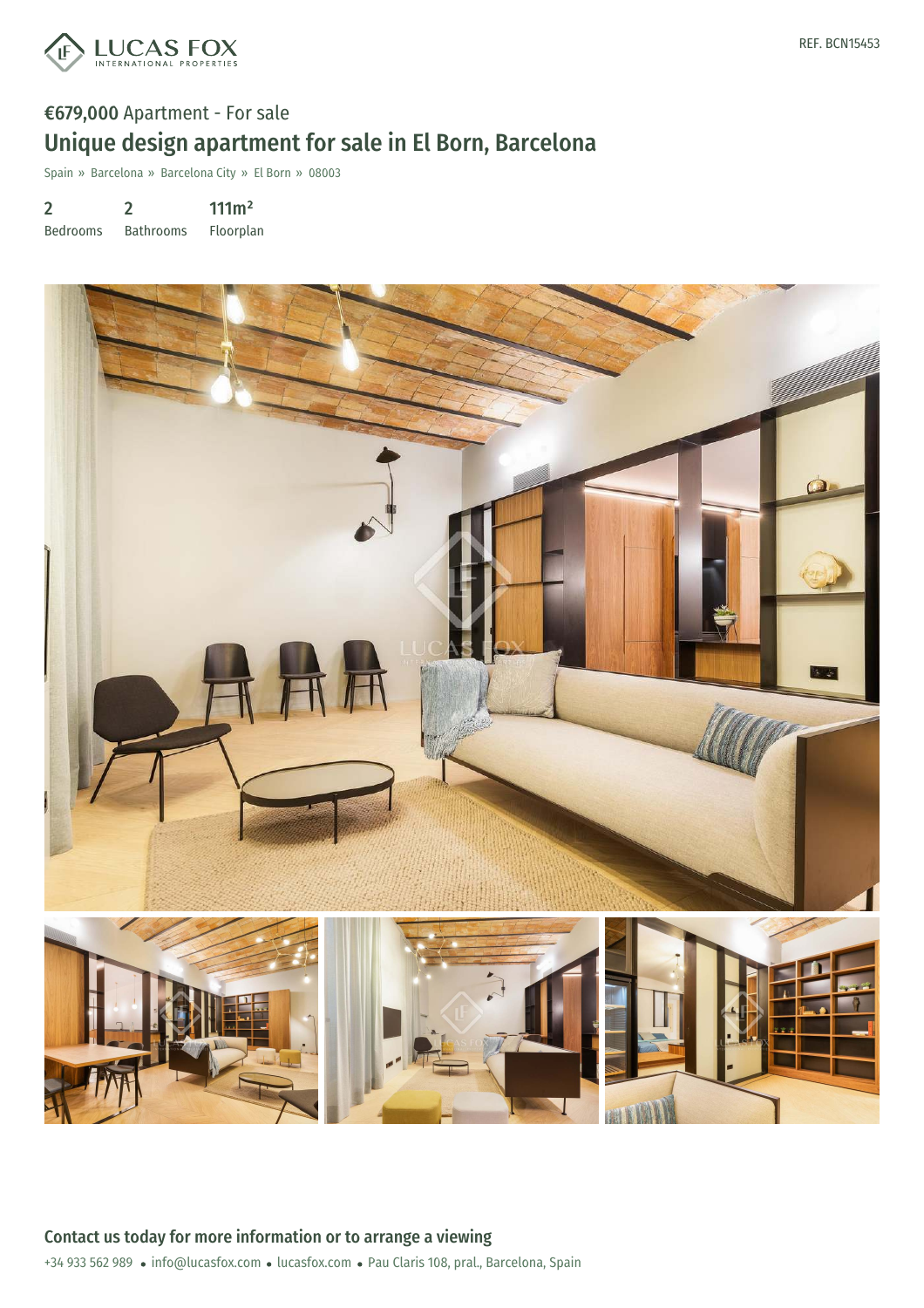

## €679,000 Apartment - For sale Unique design apartment for sale in El Born, Barcelona

Spain » Barcelona » Barcelona City » El Born » 08003

2 Bedrooms 2 Bathrooms 111m² Floorplan

OVERVIEW

## Magnificent renovated apartment with custom-made furniture in one of the trendy neighbourhoods of Barcelona.

This impressive renovated apartment with luxury finishes and materials is located on the main floor of a building with a communal terrace in El Born, one of the most beautiful neighbourhoods of the city. The property stands out for its designer furniture which was made to measure and helps create a spacious attractive environment.

Upon entering the apartment, we are welcomed by a large hall with access to a complete bathroom. Next, we find an equipped kitchen fitted into the wall, covered with natural wood. This room gives way to a large living room with access to 2 balconies overlooking Carrer Montcada, which flood the room with natural light. The apartment offers the possibility of creating a second bedroom thanks to a moveable shelves in the living room. A large bedroom with fitted wardrobes and a private bathroom completes the apartment.

The property has high ceilings and wooden beams in some of the rooms, which gives it a special charm. The floors are wooden in the bedrooms and in the living room and mosaic tiles in the kitchen. The apartment is also equipped with air conditioning and heating to ensure your comfort at any time of year, a home automation system to make your life easier and an alarm system to ensure your safety and that of your loved ones.

Contact us to visit this magnificent apartment in the centre of Barcelona.



[lucasfox.com/go/bcn15453](https://www.lucasfox.com/go/bcn15453)

High ceilings, Mosaic tile flooring, Natural light, Communal terrace, Air conditioning, Alarm, Balcony, Domotic system, Equipped Kitchen, Exterior, Heating, Renovated, Transport nearby, Utility room, Walk-in wardrobe